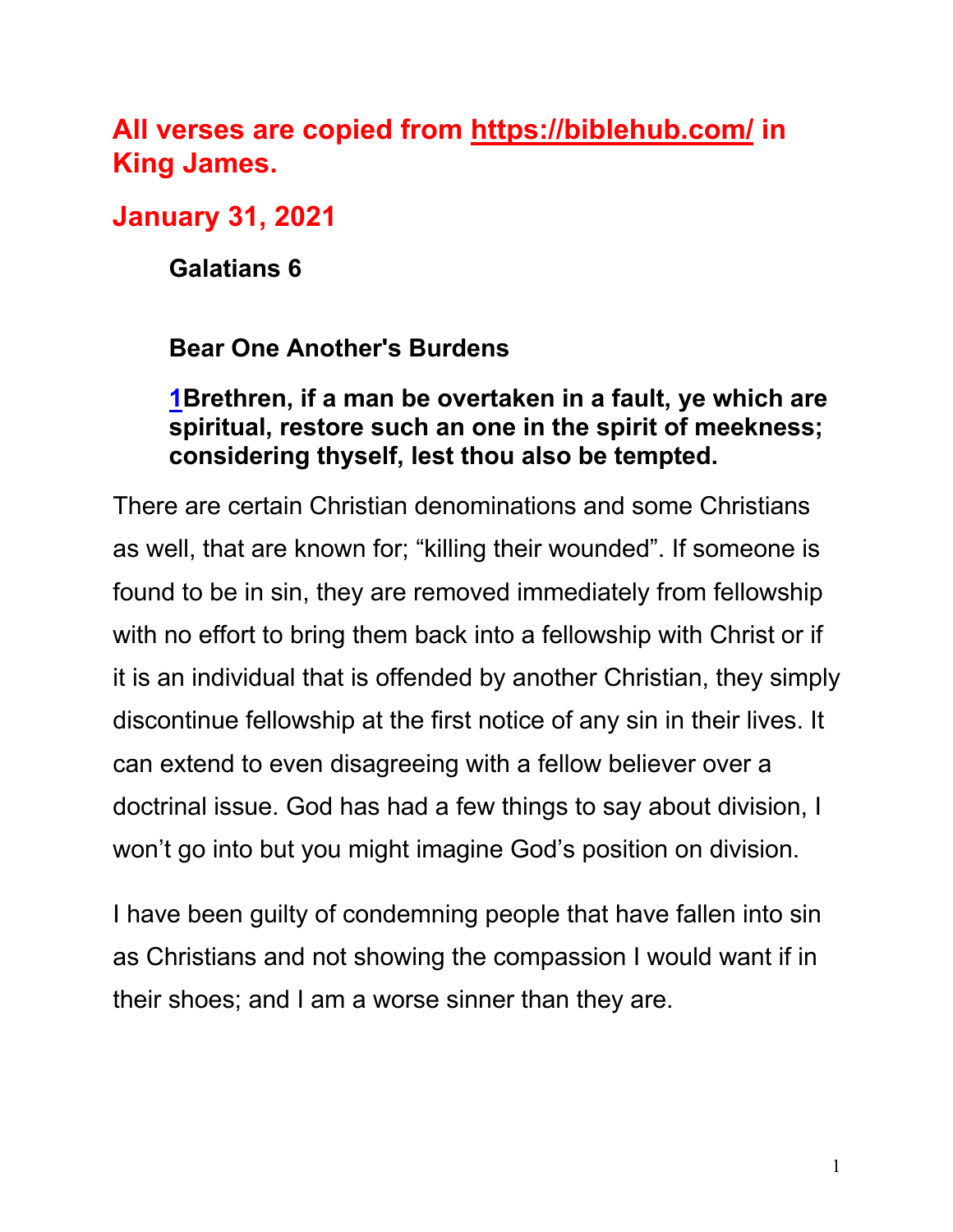There is a course or process in my understanding of what constitutes a "restorative" effort on our part. The restoration is not lateral between humans, that can be a side effect but the restoration is from the fallen Christian to Jesus. That course centers on "repentance" not to us but to God. Even though it is possible to be rejected by a fellow believer when extending an offer of a restorative process, that usually would not happen. It is more likely if dealing with a True fellow believer and they have been caught in sin that they would readily and with great remorse jump at the opportunity of restoration to Christ.

If a believer falls into sin, not just once but repeatedly in the same or similar sin and they refuse to repent or acknowledge their sin they are in grave danger and we as fellow believers need to help them come to that point of repentance, with a meek spirit. Sometimes they won't listen to us or give us the time of day. It is unclear as to why; it may be that we have been arrogant in our interaction with them at some time in the past. It may be a lack of humbleness in our manner of speaking, it could be a lot of reasons, but what they cannot stop us from doing is praying for them in private.

There are believers and even non-believers who through Wisdom, and Grace know they need help and would seek help from their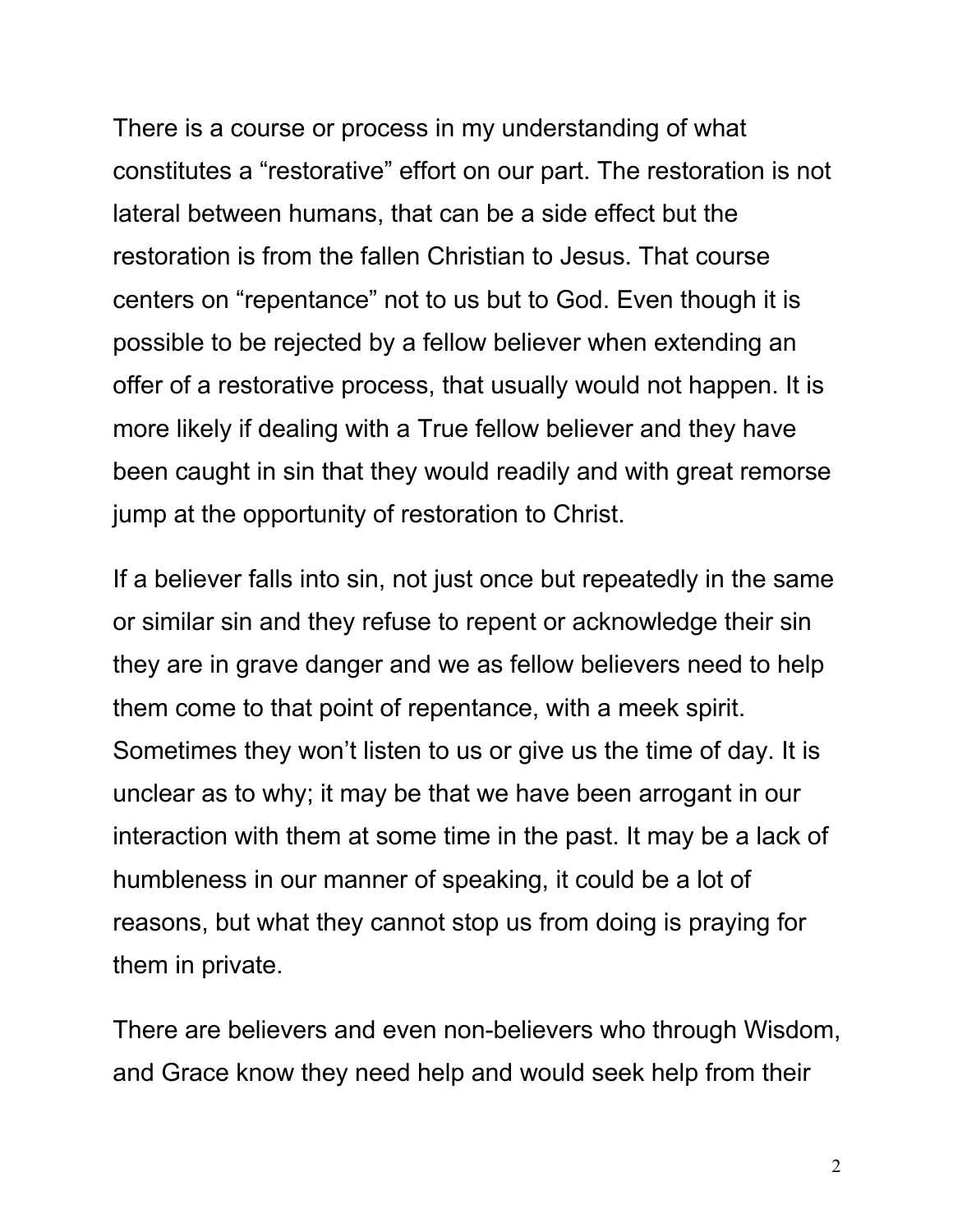brothers and sisters or people they perceive to be Christians. The believers who know they need to repent and seek other believers to aid them in that repentance if they feel they cannot repent to God alone or at first show a knowledge of wisdom. When they show this type of Godly wisdom, we need to return that effort again with a spirit of meekness.

The last sinner is one who might claim Christianity or are simply non-believers and continue in their sin with no desire to repent or seek forgiveness. Any effort we try seems to meet a stone wall. We should first pray about God's desired approach, check and make certain we are humble in our approach with a contrite spirit. If that is the case and we have done nothing to offend them; a good idea would be to ask them if we have offended them. If they tell us we have offended them, we need to repent of that with them and with God. If the offense they claim is that they do not want to hear about God from us then of course we won't repent of that but we can acquiesce to their request and continue to pray for them in private. Allow God to open a door that we can walk through with that person, but we need to make sure we are humble in that approach.

If we are convinced that we attempted in a humble manner and they refuse to listen to anyone, we are told at a certain point to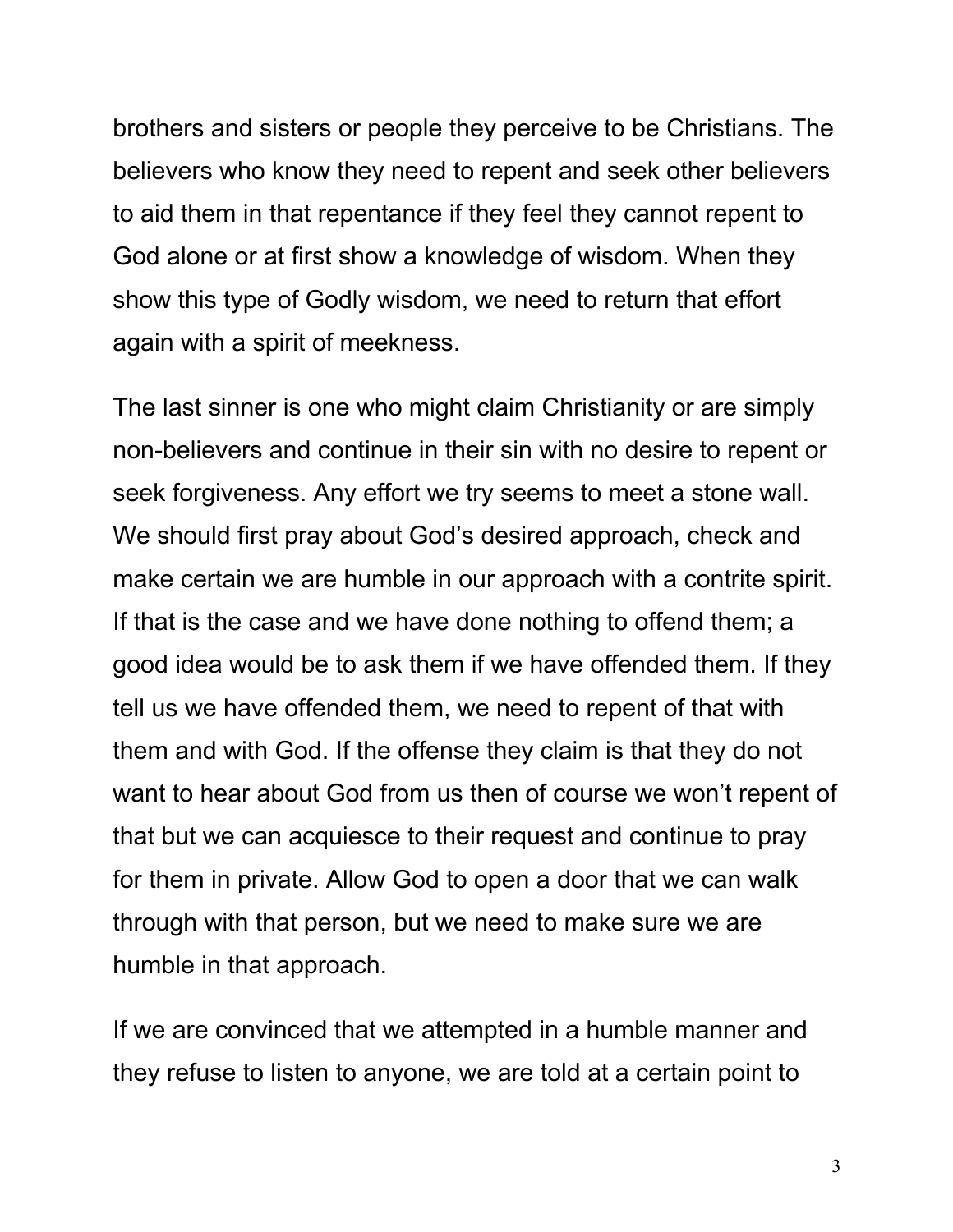release them to Satan and that may cause them to repent in order to save their soul but likely lose their lives. In 1 Corinthians 5, Paul is speaking to the church about a specific individual who is in an ongoing sin relationship and this is what Paul states that God desires to be done.

> *1 Corinthians 5:5 To deliver such an one unto Satan for the destruction of the flesh, that the spirit may be saved in the day of the Lord Jesus.*

## **2Bear ye one another's burdens, and so fulfil the law of Christ.**

We are all busy, but to pick up a burden or part of a burden from another person, believer or not is perhaps the best way to bring Christ to them. It is the essence of "Love your neighbor as yourself", doing something for someone with no expectation of anything in return.

## **3For if a man think himself to be something, when he is nothing, he deceiveth himself.**

I am guilty of this as any man, we perceive ourselves usually in a higher light than those around us. Jesus was humble not giving into His pride in that He was God. He served mankind in the humblest ways. We are being warned to try and see ourselves as others see us and not give ourselves any credit; allow others to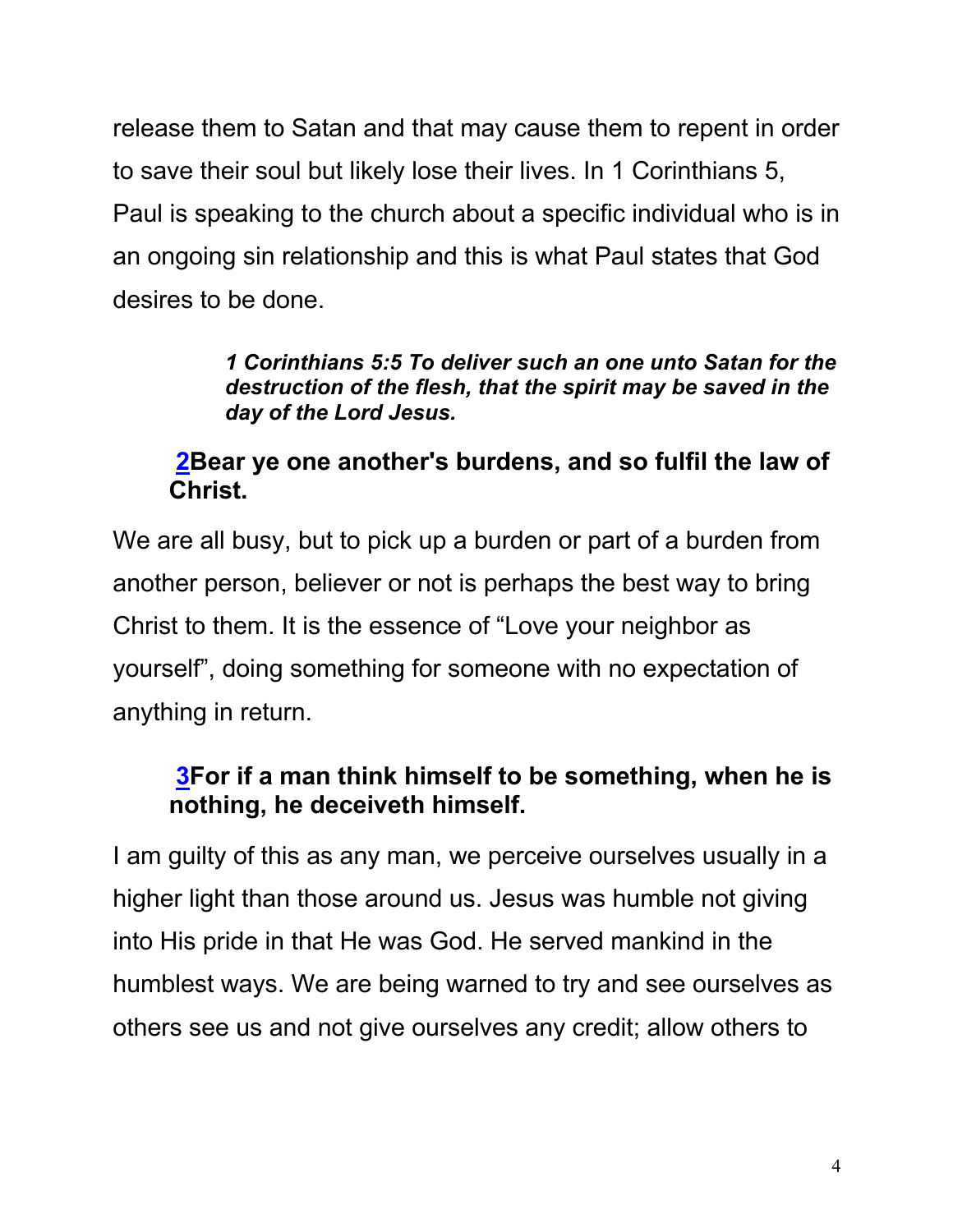do that otherwise we are likely to deceive ourselves as being better than we really are.

## **4But let every man prove his own work, and then shall he have rejoicing in himself alone, and not in another.**

*Isaiah 64:6 But we are all as an unclean thing, and all our righteousnesses are as filthy rags; and we all do fade as a leaf; and our iniquities, like the wind, have taken us away.*

*Philippians 3:9 And be found in him, not having mine own righteousness, which is of the law, but that which is through the faith of Christ, the righteousness which is of God by faith:*

Our works if not founded in God and encouraged by God are as God calls our most self-righteous acts; "filthy rags" and fall under the Law. On the other hand, if our works are generated by God by Christ for God, for Christ then they have the essence of Heavenly Righteousness. Our rejoicing is not based on what we accomplish but what Jesus accomplishes through us. It is not for us to even reflect on those acts, they are for Jesus to reflect on; we are just a messenger a clay pot so to speak that was created to do a certain thing for God's sake. If we do that thing, we were made to do then what do we have to boast in. Let Jesus boast about us to God if He see so fit to do so.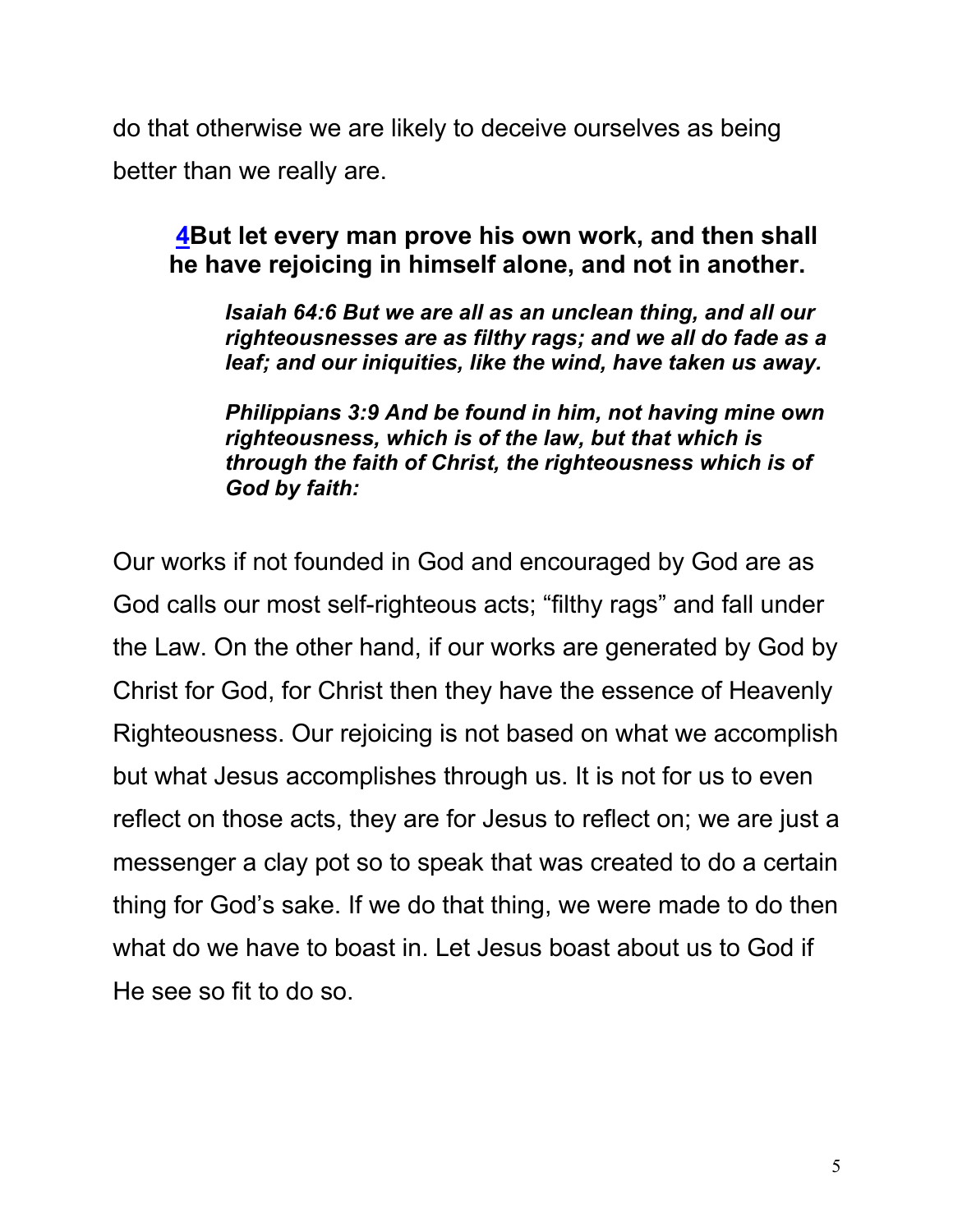## **5For every man shall bear his own burden.**

# *Matthew 11:30 For my yoke is easy, and my burden is light.* The heavy burden we carry is not from Christ; His burden is light and easy. The heavy burdens we seem to want to carry are those that involve, sin, self-esteem; generated by pride in our own work, not in the work we were designed and made to carry out in His Name.

**Q.** Burdens come in many forms, what are some that you can think of?

## **6Let him that is taught in the word communicate unto him that teacheth in all good things. 7Be not deceived; God is not mocked: for whatsoever a man soweth, that shall he also reap.**

There are some verses that seem so common sensical that they seem unneeded. Because this caution is included though simply tells us that "common sense" is not so common. Lest anyone think that you can do as you please without repercussions be aware that what you sow  $-$  IE: in the flesh, you will reap that crop from the flesh. This is not meant to be offensive but what you put your time into that is sowing; for example, if you desire is to prove some Biblical Issue with science and your endeavor is in science then you will reap from that arena; science is of man, the flesh and the crop will be from that. If, however you can reach the point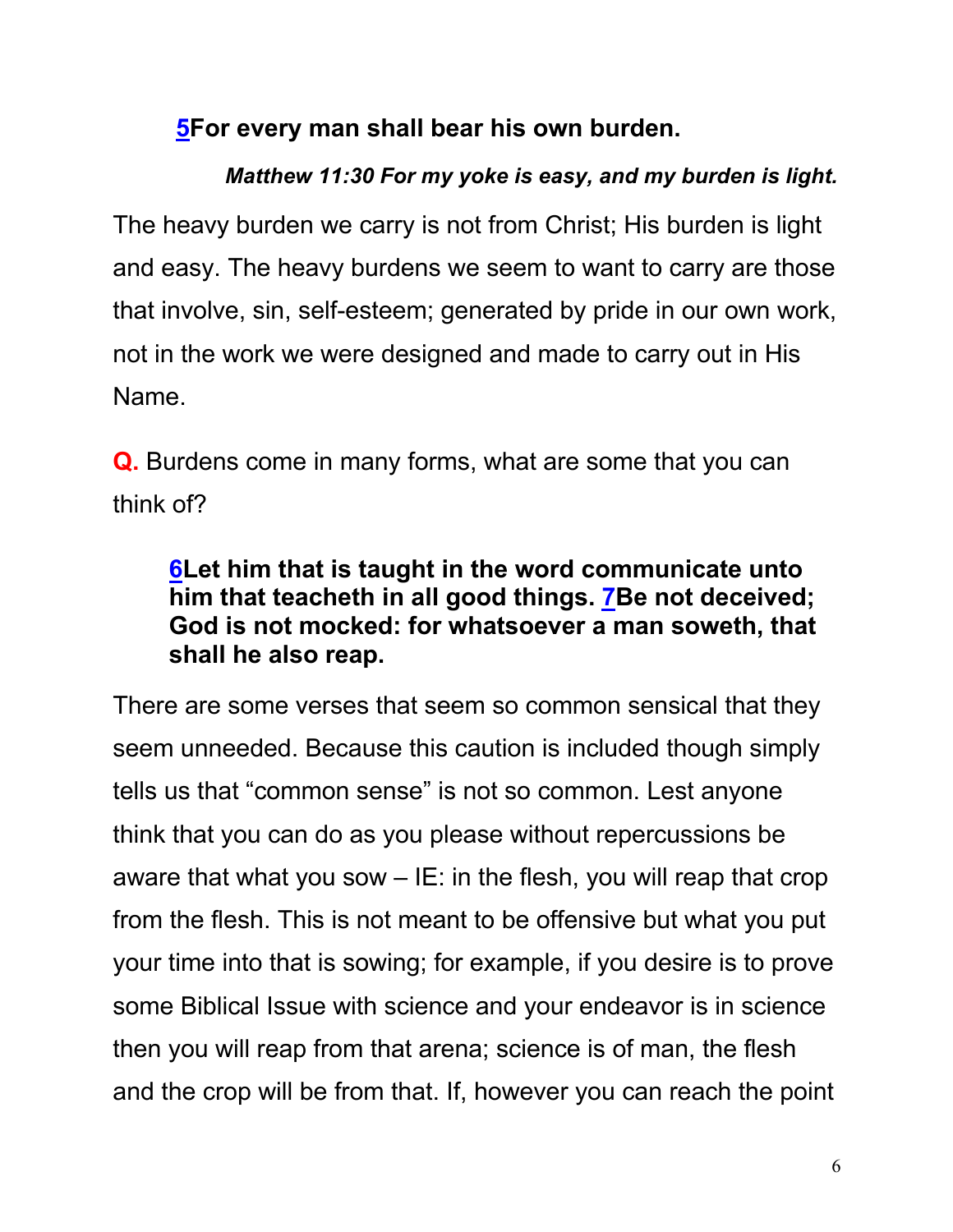of simply believing what God says and study the Bible to verify what you have learned by searching out God's Word then you will be at peace.

Those burdens we consider just a minute ago are also of this idea of sowing. Those things we know we spend our time sowing in, whatever they are if they are not from and about God will simply grow up and demand our time to harvest. They draw us away from what is important; with this very little time we have consider carefully the things you will spend you limited time on.

# **2-7-2021**

## **8For he that soweth to his flesh shall of the flesh reap corruption; but he that soweth to the Spirit shall of the Spirit reap life everlasting.**

This word "corruption" could be understood to mean "death". We know God told us that the wages of sin is death.

#### *Romans 6:23 23For the wages of sin is death; but the gift of God is eternal life through Jesus Christ our Lord.*

The Greek word for corruption is:

Transliteration: phthora Phonetic Spelling: (fthor-ah') Definition: destruction, corruption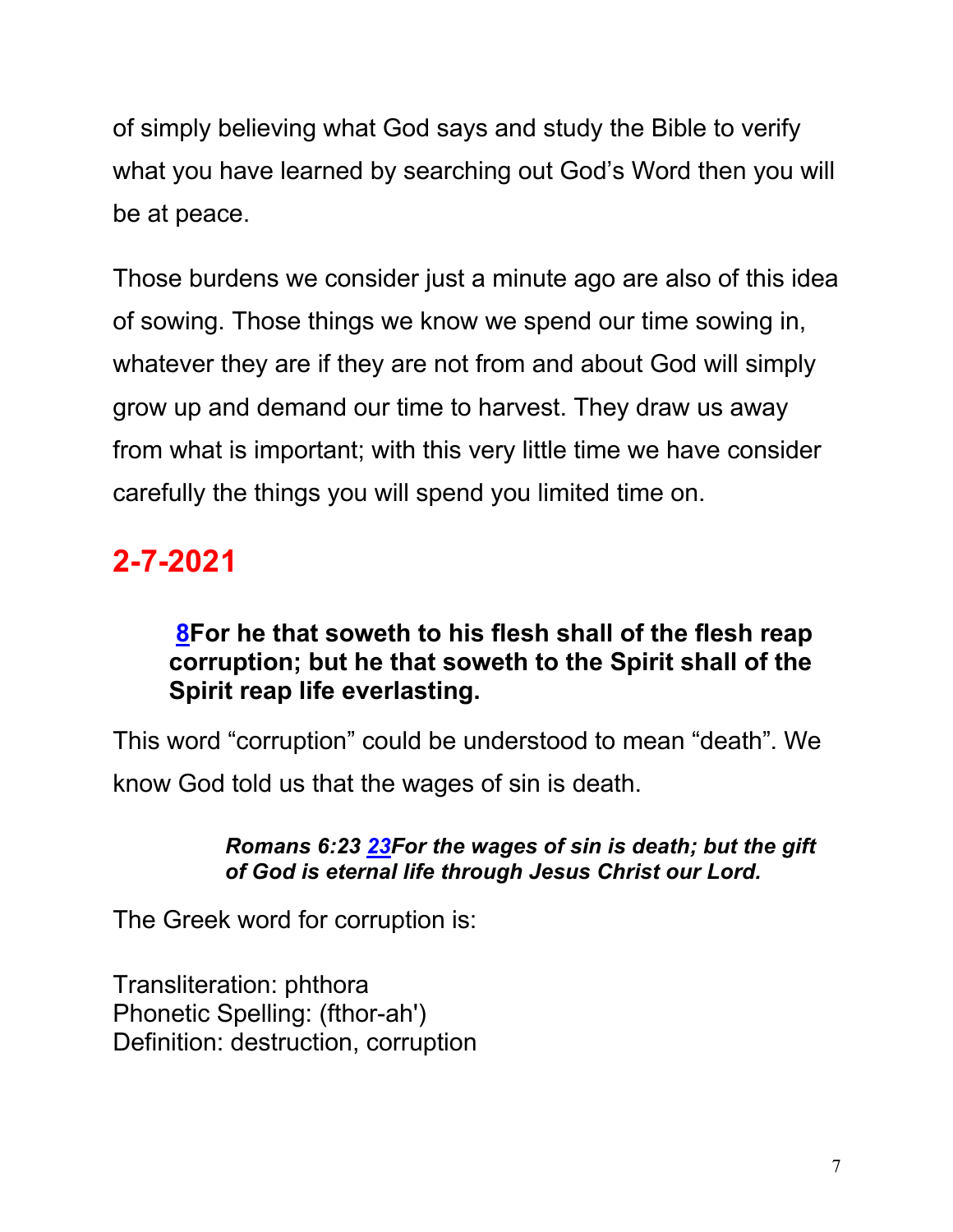What we spend our time sowing is what we will in the end reap. If we spend our time building up the flesh in say man's knowledge, then we will reap from that crop of the flesh.

If God's knowledge is represented by the size of the earth, then man's knowledge compared to God's knowledge is barely a speck of dust on the surface of the earth. If we spend our time understanding God's Will during these brief days on this earth, then we will reap an eternity of knowledge from God in His presence.

So, this verse is confirming what God has already told us.

## **9And let us not be weary in well doing: for in due season we shall reap, if we faint not. 10As we have therefore opportunity, let us do good unto all** *men***, especially unto them who are of the household of faith.**

We are repeatedly told to pray for our enemies, take care of our enemies and those are challenging words, but commands no less. We are also supposed to take care of our fellow believers; help them carry their burdens or help them understand that God wants to carry those burdens; exchange our heavy burdensome yoke for His Yoke and He will give us rest.

> *Matthew 11:28 Come unto me, all ye that labour and are heavy laden, and I will give you rest.*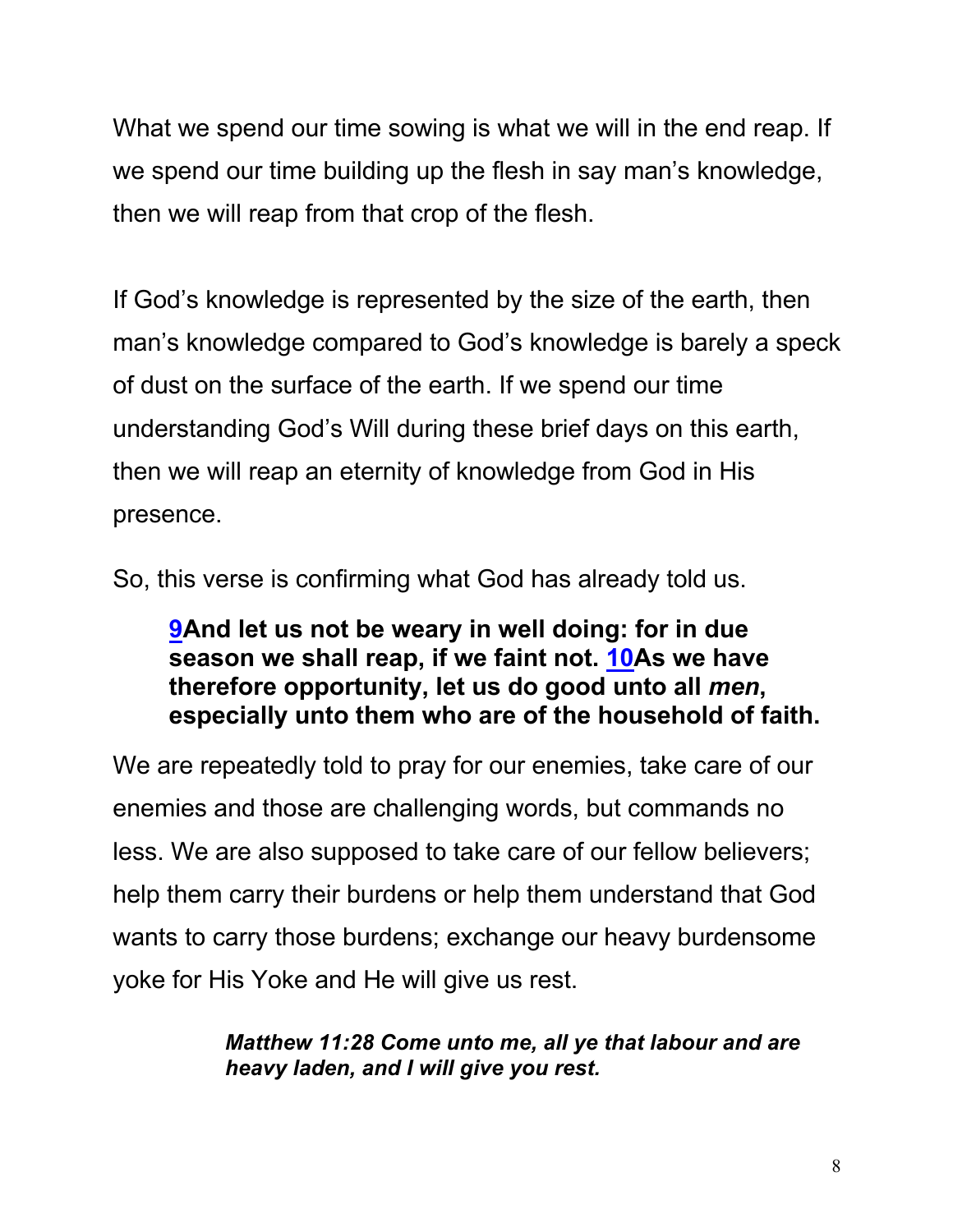This burden is not only the struggles of life but also includes the heavy burden of sin in our lives. God wants to give us rest and peace through our relationship with Him. The work was done on the Cross for our benefit to remove that burden of sin we carry in the flesh. When that burden along with the worries of life in general are lifted from us we will have rest in Him.

There is a conversion principal here at work. It will culminate at the Judgement Seat of Christ. If we fill our minds and hearts with the knowledge of Christ and yet do nothing in this world for our neighbors, our friends or for strangers then what use are we?

There is an old saying, "Don't be so heavenly minded that you are of no earthly good". If taken in the right way you will see that to know the Word of God and not put it into daily use, makes us useless in carrying out God's Commandments as Believers. It has nothing to do with salvation, it has everything to do with obedience.

## **Paul's Final Warning**

**11Ye see how large a letter I have written unto you with mine own hand. 12As many as desire to make a fair shew in the flesh, they constrain you to be circumcised; only lest they should suffer persecution for the cross of Christ.**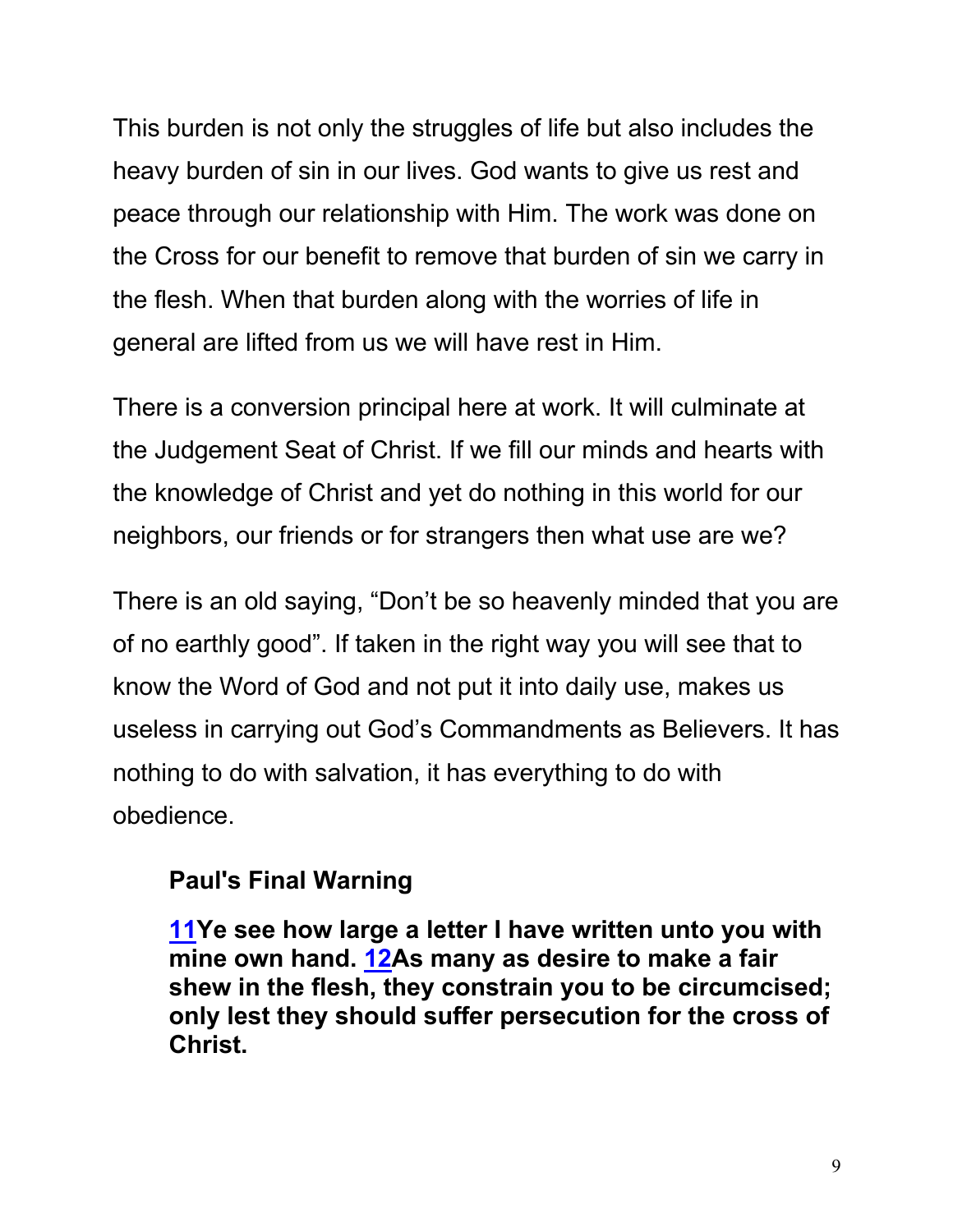Those who walk in the law do so to be seen as more holy than thou. They walk in fear of persecution by their fellow Jews for not walking in the law. They fear their own brethren more than they fear the Cross.

## **13For neither they themselves who are circumcised keep the law; but desire to have you circumcised, that they may glory in your flesh.**

This verse is kin to the old adage; "misery loves company". When people are in sin, they seek others to join them in that sin; bondage is the same way, if a person is in bondage, they like to have others share that bondage; falsely thinking that if they join in that sin or bondage with me then it will make me look more normal, or even better because we are all doing the same thing. It is a lie; we will each stand for what we have done; as nonbelievers before the judgement seat of God at the Great White Throne Judgement; As believers before the Throne of Christ at the Bema Seat Judgement.

> *2 Corinthians 5:10 10For we must all appear before the judgment seat of Christ; that every one may receive the things done in his body, according to that he hath done, whether it be good or bad.*

*Romans 14:12 10But why dost thou judge thy brother? or why dost thou set at nought thy brother? for we shall all stand before the judgment seat of Christ.11For it is written, As I live, saith the Lord, every knee shall bow to me, and*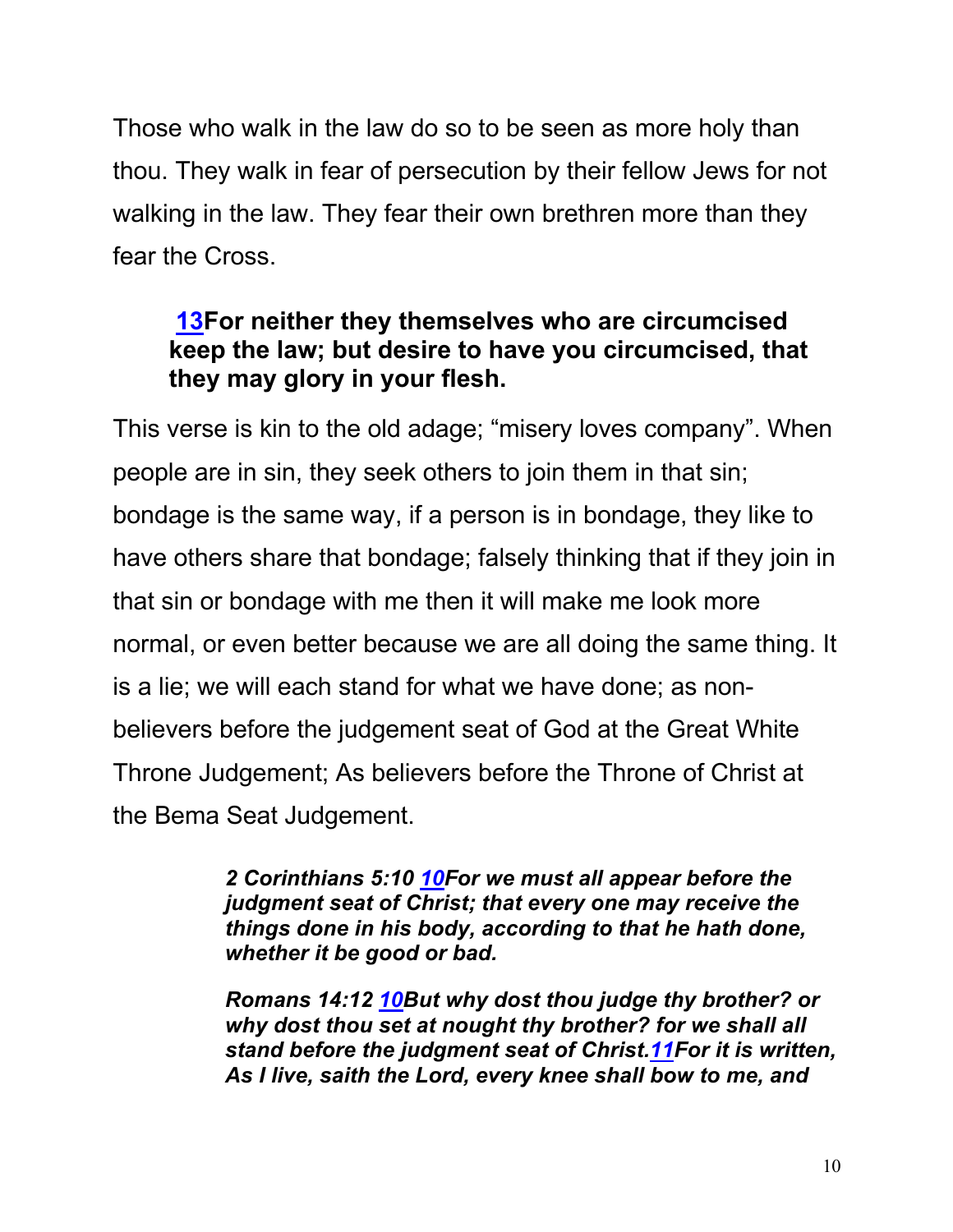*every tongue shall confess to God.12So then every one of us shall give account of himself to God.*

Both of these verses in context are clearly written for the believer not the unbeliever.

## **14But God forbid that I should glory, save in the cross of our Lord Jesus Christ, by whom the world is crucified unto me, and I unto the world.**

There is a song titled "I get the Grace, He gets the Glory"

## **https://www.youtube.com /watch?v=MYhOWLaEqvM**

## **15For in Christ Jesus neither circumcision availeth any thing, nor uncircumcision, but a new creature.**

This is what Paul will call a "rule" in the next verse. It is God's Will or rule that will bring eternal life to any who believe.

Circumcision was of the Law; it was given by God to Israel as a sign of a covenant. Since the Cross this Law of circumcision "availeth" nothing; it has no standing for the believer. Since the Cross, it is the New Creature that God promises that means anything and means everything.

God's Will, God's goal for each of our lives is to be; A NEW CREATURE.

> *2 Corinthians 5:17 Therefore if any man be in Christ, he is a new creature: old things are passed away; behold, all things are become new.*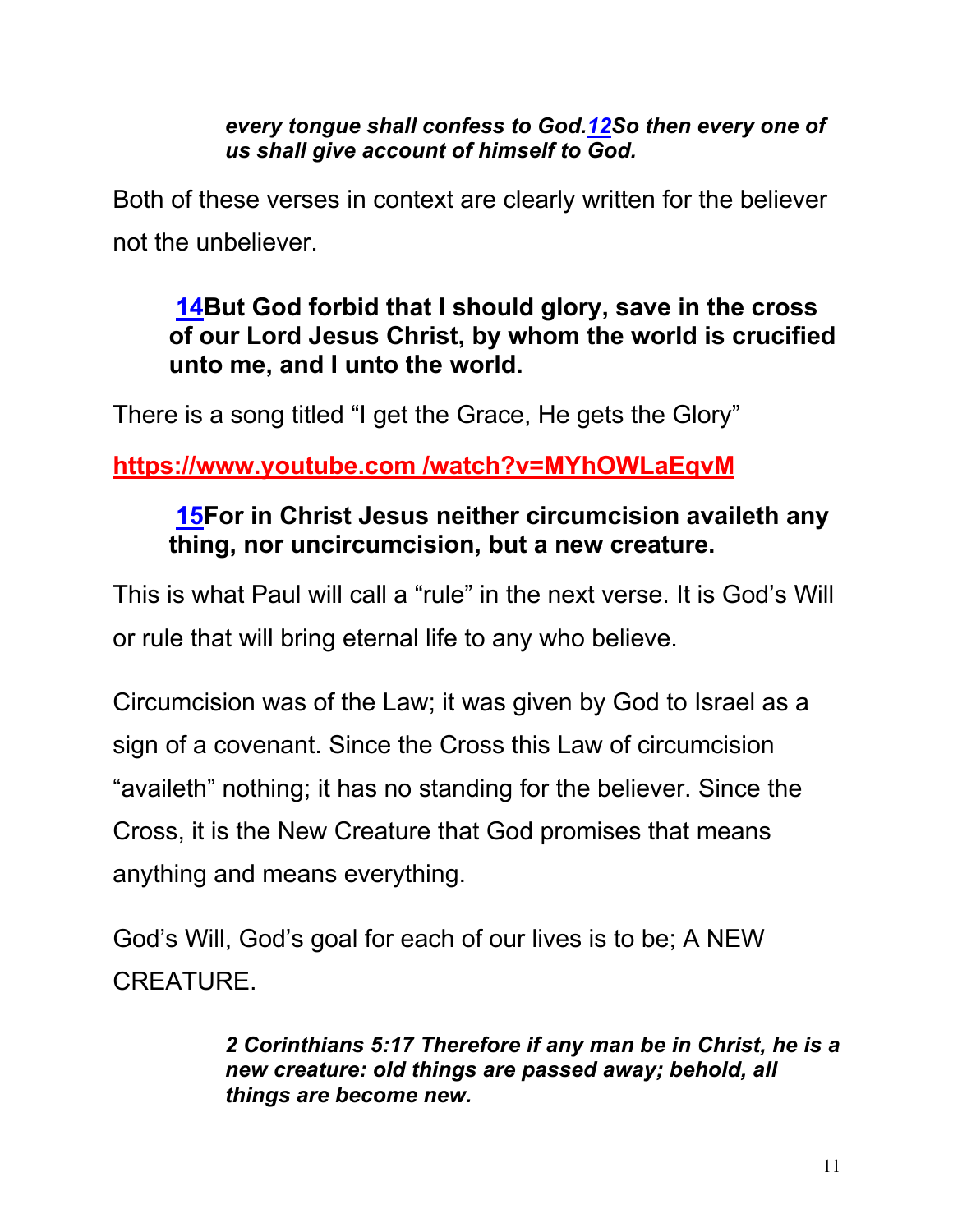## **16And as many as walk according to this rule, peace** *be* **on them, and mercy, and upon the Israel of God.**

Know God, Know Peace, no God, no peace.

## **17From henceforth let no man trouble me: for I bear in my body the marks of the Lord Jesus.**

In 2 Corinthians Paul gives his physical injury bona fides to the Corinthians as a sign of what he has willingly endured for Christ's sake. It is an example of what we should be willing to endure for the Glory to come.

> *2 Corinthians 11:24Of the Jews five times received I forty stripes save one. 25Thrice was I beaten with rods, once was I stoned, thrice I suffered shipwreck, a night and a day I have been in the deep; 26In journeyings often, in perils of waters, in perils of robbers, in perils by mine own countrymen, in perils by the heathen, in perils in the city, in perils in the wilderness, in perils in the sea, in perils among false brethren; 27In weariness and painfulness, in watchings often, in hunger and thirst, in fastings often, in cold and nakedness. 28Beside those things that are without, that which cometh upon me daily, the care of all the churches. 29Who is weak, and I am not weak? who is offended, and I burn not?*

Paul indeed bore the marks of Christ in his body not as a means of glorifying himself but to point to Jesus who gave all to save all.

It is a message, a warning to us, to be prepared and in this day more than ever before is the potential of persecution of Christians